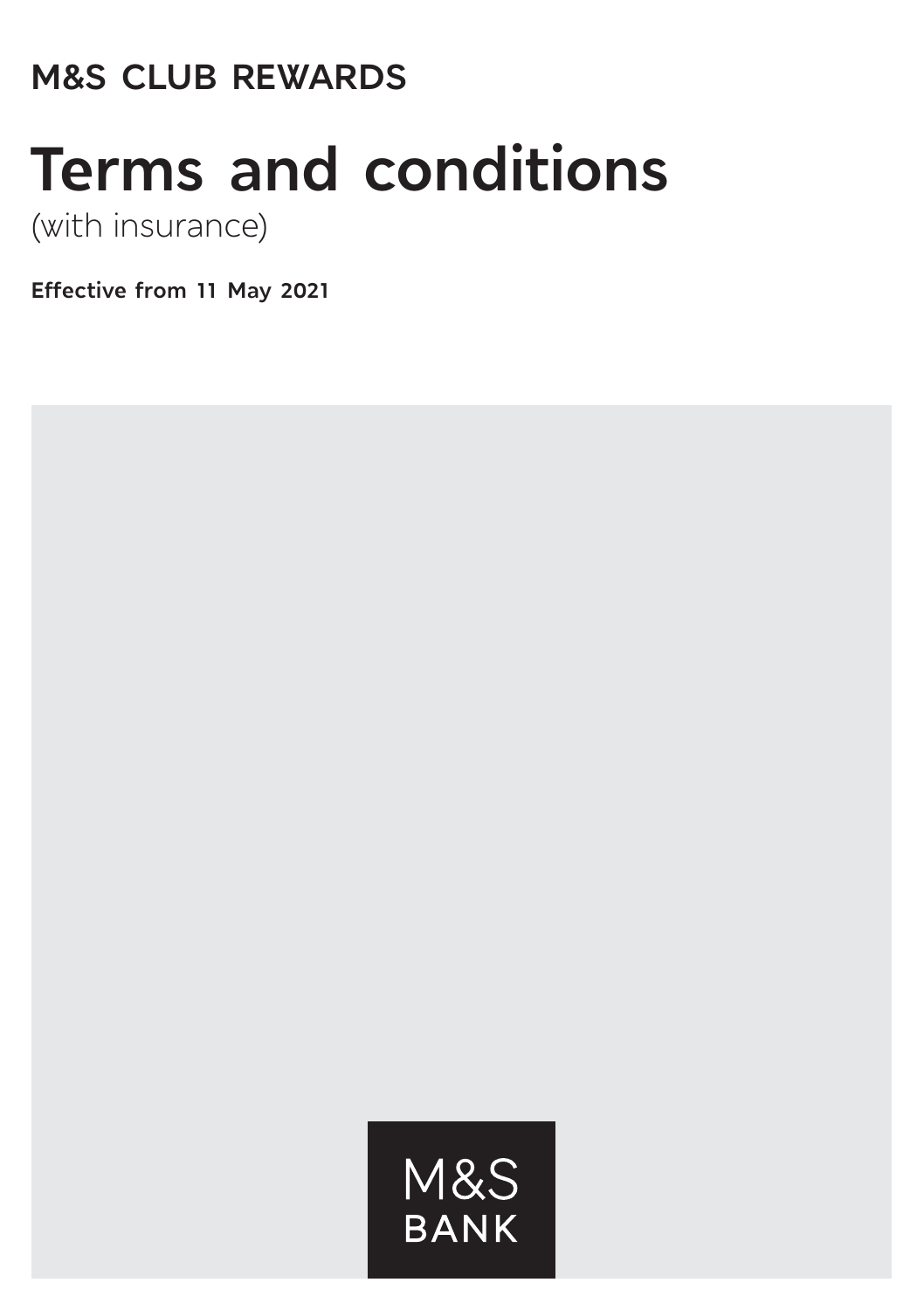# **TERMS AND CONDITIONS**

M&S Club Rewards is a package of benefits available to customers while they hold an M&S Credit Card or other M&S Bank product as determined by us. These terms and conditions are separate from and additional to the terms and conditions of the M&S Credit Card, the M&S Loyalty Scheme and any other product terms and conditions in place between you and us.

### **GENERAL TERMS**

#### **1. Eligibility**

- To be eligible for M&S Club Rewards you must:
- be over 18 years of age;
- hold an M&S Credit Card as the main cardholder or another M&S Bank product as determined by us at the time of offer and be part of the M&S Loyalty Scheme – this scheme allows you to accrue points on your M&S Credit Card, you were provided with the terms on application and you can find them at marksandspencer.com/bank; and
- be a UK resident for the duration of the period in which you hold the product.

#### **2. Benefits**

With M&S Club Rewards you will receive a range of preferential benefits, offers and discounts. Details of the benefits currently being offered to M&S Club Rewards members will have been notified to you when you applied for M&S Club Rewards (and will be confirmed in your M&S Club Rewards welcome pack).

**As this agreement may last a long time it is likely that we'll need to make changes to some of the benefits we make available to M&S Club Reward members. More information on how and when we may need to make changes is included at clause 8 below.**

#### **3. Fee and term**

A monthly fee is payable for the M&S Club Rewards package which will have been notified to you before you applied for M&S Club Rewards. This monthly fee will initially be charged to your M&S Credit Card account on the day that you agree to join M&S Club Rewards and then on the same date each month thereafter.

We have the right to change the fee in certain circumstances by advance notice to you as described more fully in clause 8 below. Your M&S Club Rewards membership does not have a fixed term. It will continue until cancelled by you or us.

#### **4. Cancellation rights**

You have the right to change your mind and cancel your M&S Club Rewards membership within 14 days of receiving your M&S Club Rewards welcome pack. To exercise the right to cancel, you must inform us using a clear statement (e.g. a letter sent by post, email, or calling us on 0345 900 0900). You may use the cancellation form at marksandspencer.com/bank but do not have to. To meet the cancellation deadline, it is sufficient for you to send your communication before the cancellation period has expired.

If you cancel, this agreement will end and we will refund you in full, including fees you have paid, as soon as we can, and not later than 14 days after the day on which you tell us you want to cancel. We will make the reimbursement using the same means of payment as you used for the initial transaction, unless you have expressly agreed otherwise. You will not incur any fees as a result of the reimbursement.

#### **5. If the travel insurance no longer meets your needs**

If you decide that the travel insurance element of your M&S Club Rewards membership no longer meets your needs, you can opt to remove the travel insurance and switch to M&S Club Rewards (without insurance) at a reduced fee and still enjoy all of the M&S treats and benefits. If you would like to discuss this option please call us on 0345 900 0900.

#### **6. Termination**

You can terminate this agreement at any time. You must contact us via phone or post to terminate. You will not have to pay any further monthly fees after you have paid the fee for the month you close your M&S Club Rewards account. You will still be able to spend any vouchers that have already been provided to you, and you will still be entitled to receive all extra M&S points on purchases made with your M&S Credit Card up until the date of your termination (which will be the day before your next monthly fee would have otherwise been due).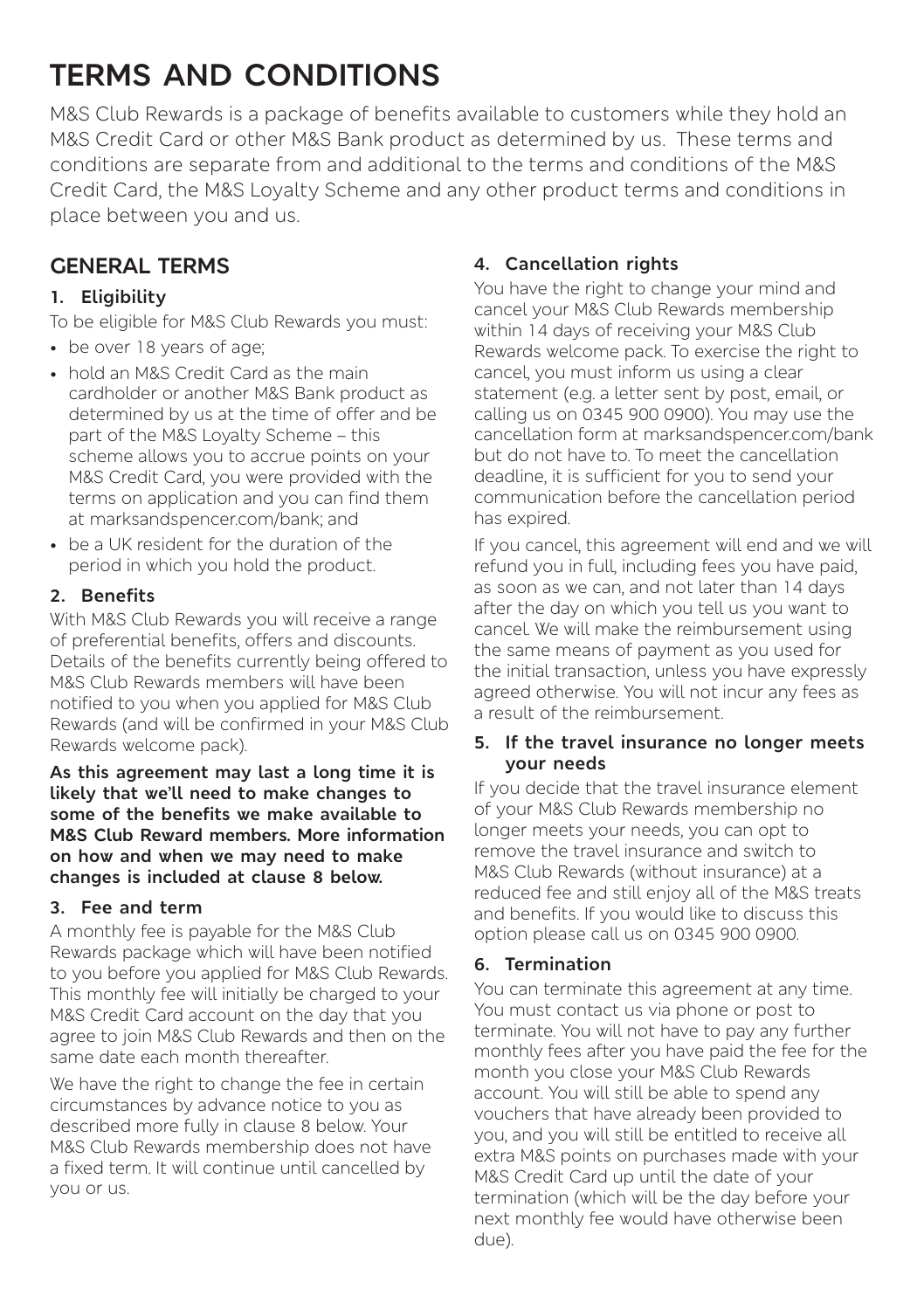#### **7. When we can close M&S Club Rewards**

This agreement will end if you no longer hold an M&S Credit Card or other eligible M&S Bank product. You will not have to pay any further monthly fees after you have paid the fee for the month you close your M&S Credit Card or other eligible M&S Bank product.

We can close M&S Club Rewards immediately if. at any time:

- you are, or we reasonably suspect you may be, using or obtaining, or allowing someone else to use or obtain, an account, service or any money illegally;
- your M&S Credit Card is, or we reasonably suspect it is, being used for a fraudulent or illegal purpose;
- you are, or we reasonably suspect you may be, otherwise acting fraudulently;
- you were not or are no longer eligible for M&S Club Rewards;
- we have demanded that you repay the outstanding balance on your M&S Credit Card and you have failed to do so within a reasonable time period;
- your M&S Credit Card is dormant, suspended or blocked and we therefore consider it a risk to the privacy of your personal data to continue providing M&S Club Rewards benefits to the details we have on record for you;
- we reasonably consider that by continuing this contract we may break a law, regulation, code, court order or other duty; or we, or another HSBC Group company (HSBC Holdings plc, its subsidiaries, associated and affiliated companies), may be exposed to action or censure from any government, regulator or law enforcement agency.

We may also terminate this agreement if we have a reason which is not set out above and it is reasonable (or 'valid') for us to do so. To the fullest extent possible, we will give you at least 30 days' advance notice.

#### **8. Making changes**

As this agreement may last a long time it is likely that we'll need to make changes to our terms (this may include the benefits, offers and discounts made available under the M&S Club Rewards scheme). These may have little impact on you or they may be to your advantage or disadvantage. The changes we can make are either driven by things we don't control or to reflect a change we are making to our business. We will only make changes for these reasons if

it's reasonable for us to pass on the impact of that change.

In addition, because we can't know in advance precisely why we might need to make changes to this agreement, we may need to make changes for reasons that aren't covered here.

#### **Changes we don't control**

We may need to make changes for reasons beyond our reasonable control. For example, we may need to respond proportionately to:

- changes in general law or decisions or recommendations made by a court, any regulator or similar organisation or ombudsman we have to follow (e.g., the Financial Ombudsman Service);
- changes in regulatory requirements; and
- new industry guidance and codes of practice.

Due to reasons outside of our control, we may also need to make changes to our normal range of preferential benefits, offers and discounts to ensure that members are able to fully benefit from M&S Club Rewards. By way of example, we may need to substitute drinks vouchers for other types of vouchers of equivalent value (e.g. food or home vouchers) in circumstances where our cafes are required to close in line with ongoing Covid-19 or similar epidemic or pandemic restrictions. Any changes we make in such circumstances will always be limited to the fullest extent possible and aimed to ensure that members do not suffer any significant detriment.

#### **Changes we do control**

We may also need to make reasonable changes to reflect:

- the way in which we manage your membership as a result of changes to technology;
- the systems we use, including introducing new services or facilities or replacing an existing service or facility with a new one; and
- any other business and/or commercial related reasons (for example, to reflect legitimate higher or lower costs in providing the account (including our funding costs)).

We will, however, always try and minimise making such changes to the fullest extent possible.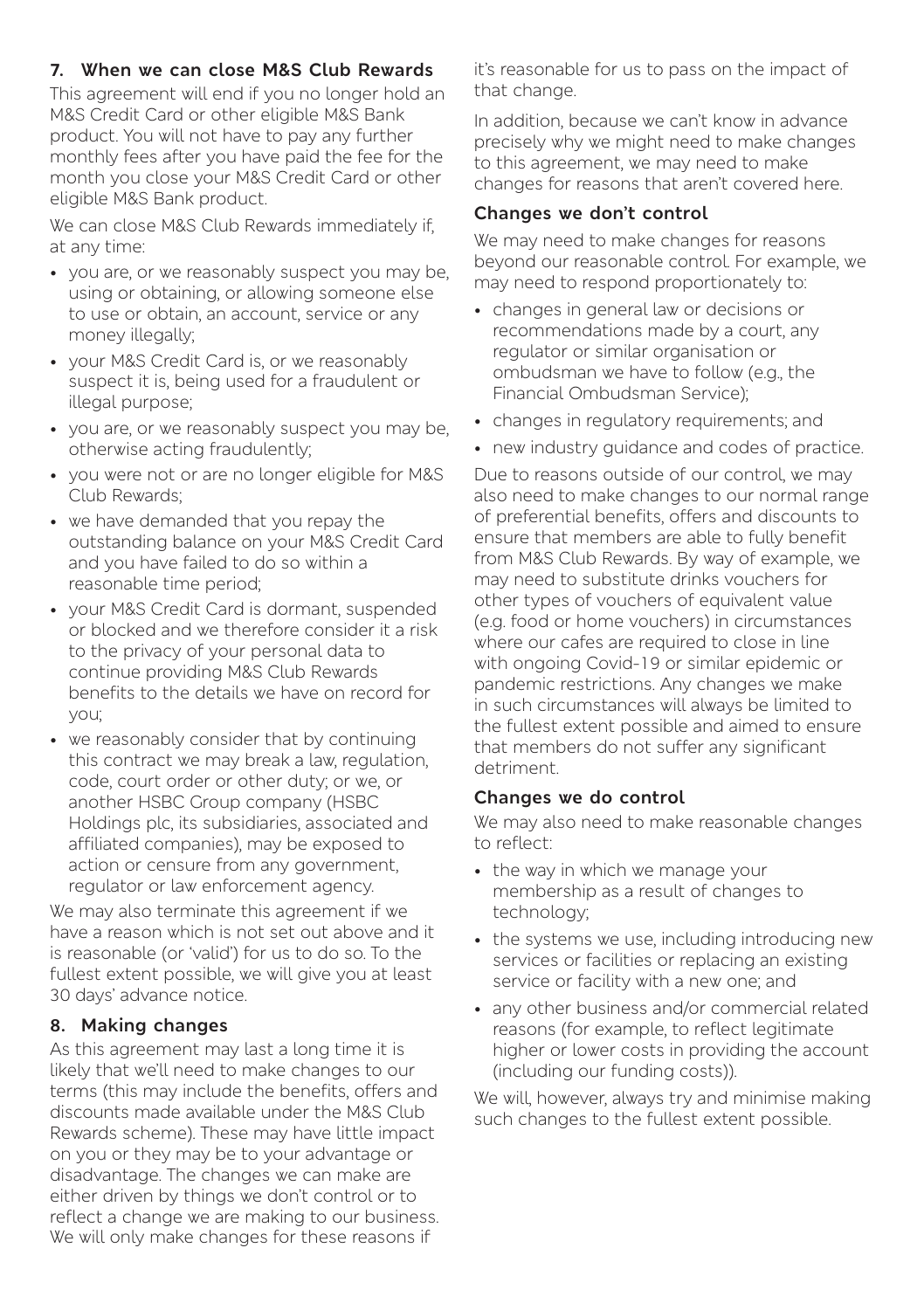#### **Telling you about any changes**

*Changes we don't control*

If we need to make any changes due to reasons outside of our reasonable control, we will notify you as soon as we reasonably can (letting you have details about the changes and, if relevant, how they are likely to impact you) and/or we will update the M&S Club Rewards customer information accordingly. Dependent on the circumstances, these changes may need to be introduced immediately without any notice being provided to you.

#### *Minor changes we do control*

If we need to make any minor changes for reasons that we do control, which are unlikely, in our reasonable opinion, to have any material impact and detriment on your membership of M&S Club Rewards, we will notify you as soon as we reasonably can (letting you have details about the changes and if relevant, how they are likely to impact you) and/or we will update the M&S Club Rewards customer information accordingly. Dependent on the circumstances, these changes may need to be introduced immediately without any notice being provided to you.

Minor changes which are unlikely to have a material impact and detriment on your membership of M&S Club Rewards may include, for example, the substitution of benefits, offers and/or discounts for those of generally similar value and/or nature.

#### *Significant changes we do control*

If we need to make any significant changes for reasons that we do control, which are more than likely, in our reasonable opinion, to have a material impact and detriment on your membership of M&S Club Rewards, we will tell you personally (letting you have details about the changes and how they are likely to impact you), at least 30 days in advance of such changes being introduced. When advance notice is provided in these circumstances, the change will only take effect at the end of the relevant notice period.

Significant changes which are likely to have a material impact and detriment on your membership of M&S Club Rewards may include, for example, an increase in the monthly costs of M&S Club Rewards or the withdrawal of benefits without such benefits being replaced with a similar benefit of at least equal monetary value.

#### **Your rights when we tell you about a change**

Your rights to terminate your agreement with us, as provided for under clause 6 above, will continue to apply when any changes are proposed and/or introduced.

In circumstances where a change is proposed/ introduced and you don't tell us that you want to close your M&S Club Rewards account, then we'll assume that you would like to continue with your M&S Club Rewards membership.

#### **9. At application**

The agreement between us will start when you receive your M&S Club Rewards welcome pack or the day that we tell you we have accepted your application, whichever comes first.

#### **10. Contacting us**

If you have any questions about M&S Club Rewards or would like to make a complaint, then please telephone us on 0345 900 0900, text phone us on 0345 300 1815 or write to us at Cards and Loyalty department, M&S Bank, PO BOX 10573, 51 Saffron Road, Wigston, LE18 9GD.

#### **11. Information we need from you and when we can disclose information about you**

If we make a reasonable request for information, you must give it to us as soon as possible. If you don't give it to us, or if we suspect fraudulent or criminal activity of any kind:

- you might not be able to carry on using the services set out in this agreement;
- we might try and get it from another source ourselves; or
- we could stop your use of M&S Club Rewards.

It's up to you to make sure that the information you give us is accurate and up to date. You must tell us as soon as possible if any of your information changes. If you don't, we won't be responsible if you don't get information or notices from us.

We will use your information as explained in our Privacy Notice. We'll give it to others if we're compelled to do so by law, we have a public duty to disclose it, we need to disclose it to protect our own interests (for example in any legal proceedings), or if we have your specific agreement.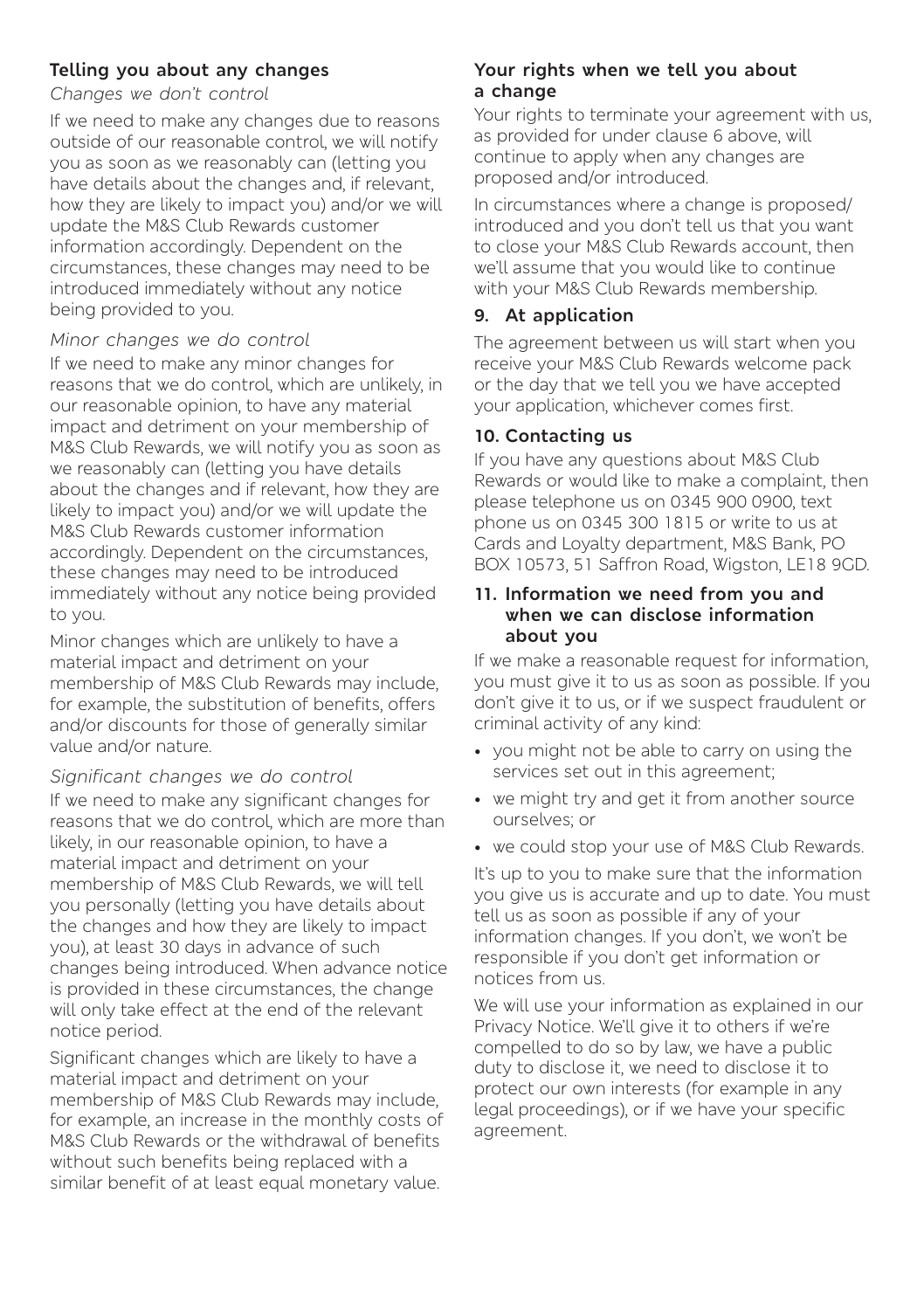#### **12. Contacting you**

We will use the contact details we have for you for service and operational reasons; for example, to tell you about changes to these terms. If you are registered for Internet Banking, we may also contact you using a secure e-message.

#### **13. Transfers**

We can transfer all our rights in relation to M&S Club Rewards to someone else.

We can transfer all of our obligations in relation to M&S Club Rewards but only to someone we reasonably consider capable of performing them equally as well as us and who is authorised or recognised by the Financial Conduct Authority and/or Prudential Regulation Authority. This will not reduce any of your rights in relation to M&S Club Rewards.

You cannot transfer any of your rights and obligations in relation to M&S Club Rewards, or M&S Club Rewards itself, to anyone else.

#### **14. Governing law and language**

These terms are governed by English law and you can bring legal proceedings in respect of these terms in the English courts. If you live in Scotland, you can bring legal proceedings in respect of these terms in either the Scottish or the English courts. If you live in Northern Ireland, you can bring legal proceedings in respect of these terms in either the Northern Irish or the English courts.

The terms are in English and any communications we send to you will be in English.

#### **15. Your statutory rights**

We are under a legal duty to supply products that are in conformity with this contract and with reasonable skill and care. Nothing in these terms will reduce your statutory rights. For further information about your rights, contact your local Trading Standards Department or Citizens Advice.

#### **16. Complaints and alternative dispute resolution**

A copy of our complaints handling procedure can be found at marksandspencer.com/complaints. If you have a complaint, please contact us using the details in clause 10. We'll send you a written acknowledgement within five working days and keep you informed of our progress until your complaint has been resolved. We'll do everything we can to sort out the problem.

If you still remain dissatisfied you may be entitled to refer your complaint to the ombudsman service in your country using the contact details set out below.

UK Financial Ombudsman Service, Exchange Tower, London E14 9SR T: 0800 023 4567 or 0300 123 9123

financial-ombudsman.org.uk

Alternative dispute resolution is a process where an independent body considers the facts of a dispute and seeks to resolve it, without you having to go to court. If you are not happy with how we have handled any complaint, you may want to contact the alternative dispute resolution provider we use. In relation to an agreement with us, this is the Financial Ombudsman Service and you can contact them directly as per the above contact details. The Financial Ombudsman Service will not charge you for making a complaint and if you are not satisfied with the outcome you can still bring legal proceedings.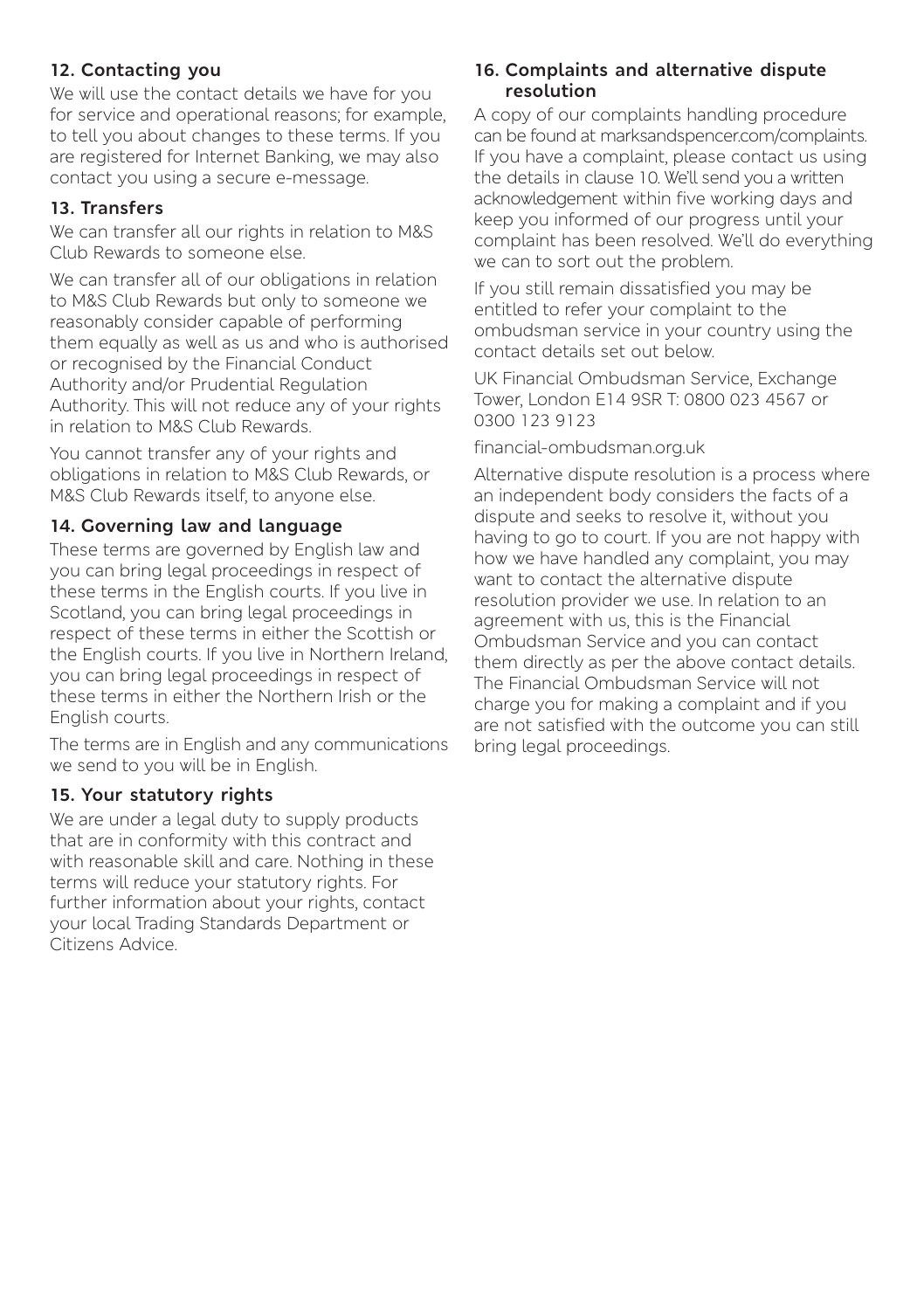## **M&S CLUB REWARDS FACTSHEET**

#### **Extra M&S points on purchases made with your M&S Credit Card:**

- 2 points, in addition to any points you receive under the M&S Loyalty Scheme, for each pound spent at M&S (in store or online) using your M&S Credit Card (other cards including the M&S Chargecard do not qualify);
- 3 points for each pound spent abroad on purchases made in local currency using your M&S Credit Card (other cards including the M&S Chargecard do not qualify).

Extra points do not apply to bonus point offers or promotional points offers on M&S Bank products. Extra points are effective from the date on which we process your application, however, a delay of up to 6 weeks may occur before additional points are added to your account.

Refunded purchases will have any additional points removed. Extra points apply to all qualifying purchases on an account, including purchases by authorised users. For details of qualifying purchases and other information about the M&S Loyalty Scheme, please refer to your separate M&S Loyalty Scheme terms and conditions.

#### **Next day delivery at no extra cost**

For purchases made online at marksandspencer.com you will be eligible for next day delivery at no extra cost.

This will not apply to food, hampers, wine, flowers, furniture and items described as on sale. You need to have a marksandspencer.com account to enjoy this benefit.

Your account will usually be updated to include next day delivery within 6 working days of you opening both Club Rewards and your marksandspencer.com account. Your welcome pack will include two one-time promotion codes to use until the benefit is applied to your account. Once set up, each time you order online simply select next/nominated day delivery at checkout, and we'll automatically deduct the cost of delivery when you pay.

Subject to availability and Marks and Spencer next day delivery terms and conditions. Visit marksandspencer.com/c/help/delivery for more information.

#### **M&S vouchers**

Each year, you will receive at least £65 of M&S vouchers for the purchase of clothing and home goods in selected M&S stores and online. The vouchers will be provided throughout the year in amounts of at least £5.

No change or refunds will be given for any unused voucher or part of a voucher. See vouchers for full terms and conditions. Marks and Spencer plc and M&S Bank cannot be held responsible for vouchers lost, stolen or damaged once we have sent them.

#### **Hot drinks when you visit M&S Café**

You will receive a minimum of 32 vouchers per year. You will receive your first vouchers in your welcome pack and subsequent vouchers quarterly. One voucher per hot drink will be accepted. See vouchers for full terms and conditions. Marks and Spencer plc and M&S Bank cannot be held responsible for vouchers lost, stolen or damaged once we have sent them.

#### **Birthday treat**

We'll send you a birthday treat from M&S each year. Your birthday treat will be either delivered to your registered address or sent as a voucher for you to redeem in store or online. The exact gifts and treats will be selected by M&S at the time and may vary between customers. No change or refunds will be given for any unused voucher or part of a voucher. See vouchers for full terms and conditions. Vouchers will be valid until the date stated on each individual voucher. Marks and Spencer plc and M&S Bank cannot be held responsible for vouchers lost, stolen or damaged once we have sent them.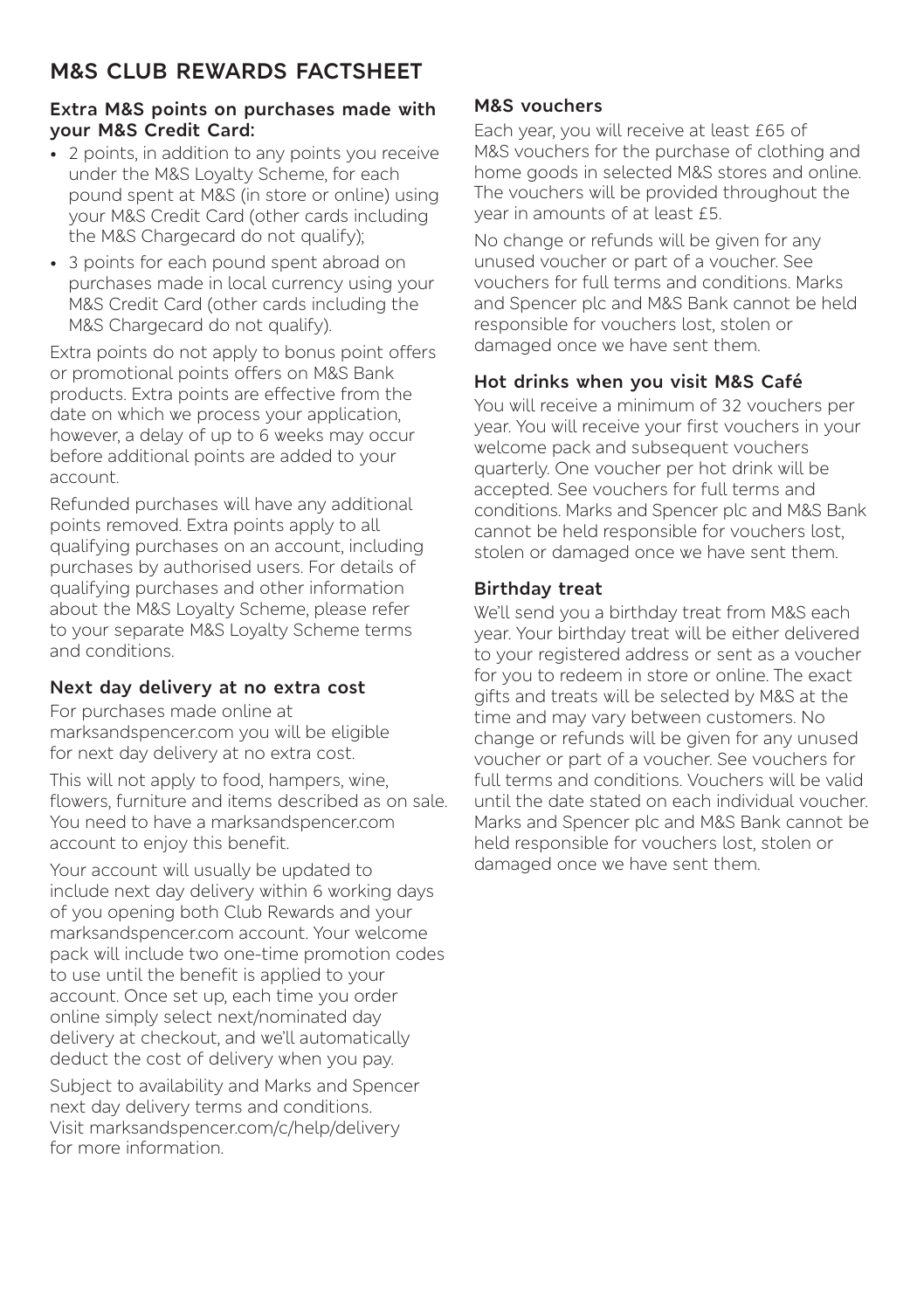#### **Extra offers and discounts on both M&S and third party products and services**

You may also receive additional offers and discounts compared with customers who do not have M&S Club Rewards.

Individual offers and discounts may be subject to change and withdrawal at any time. Specific terms and conditions may apply to individual offers and will be notified with the offer.

#### **Worldwide multi trip family travel insurance**

Please read your Policy Booklet for full terms and conditions of the travel insurance (including applicable exclusions and our travel insurer's cancellation, termination and variation rights). To be eligible for this benefit, you and the insured persons must be UK residents (which includes the Channel Islands and the Isle of Man) under the maximum age quoted in your travel policy at the start of the trip and registered with a medical practitioner in the UK.

Please refer to your Policy Booklet for details of the cover provided and any important conditions relating to health. In the event of any inconsistency between the M&S Club Rewards terms and conditions and the terms and conditions in the travel insurance Policy Booklet, the terms and conditions in the travel insurance Policy Booklet shall be deemed to apply to the travel insurance.